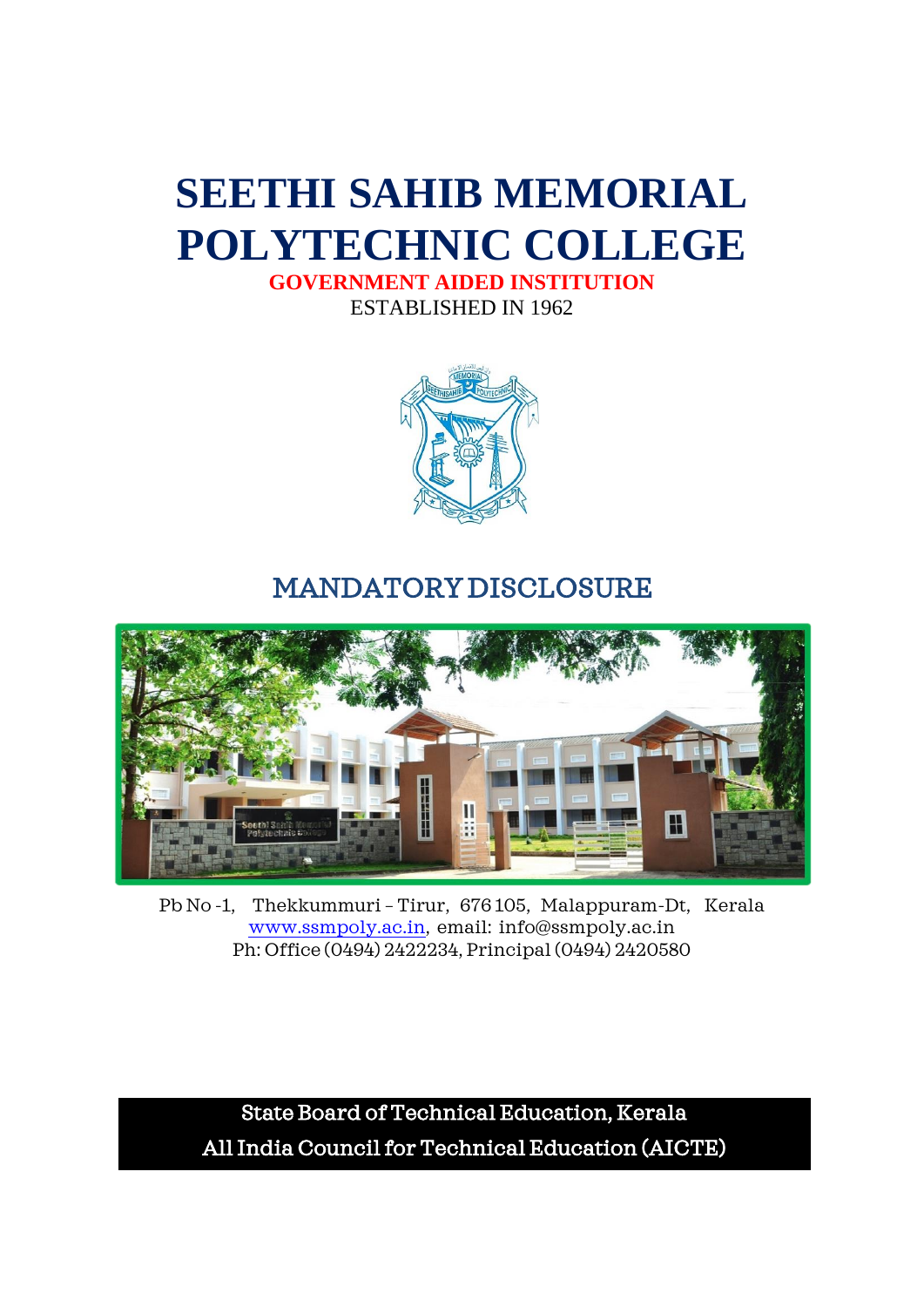

- **Nearest Railway station – Tirur [ Distance | 2.9 Km ]**
- **Airport. Calicut International Airport (CCJ) [Distance 36Km]**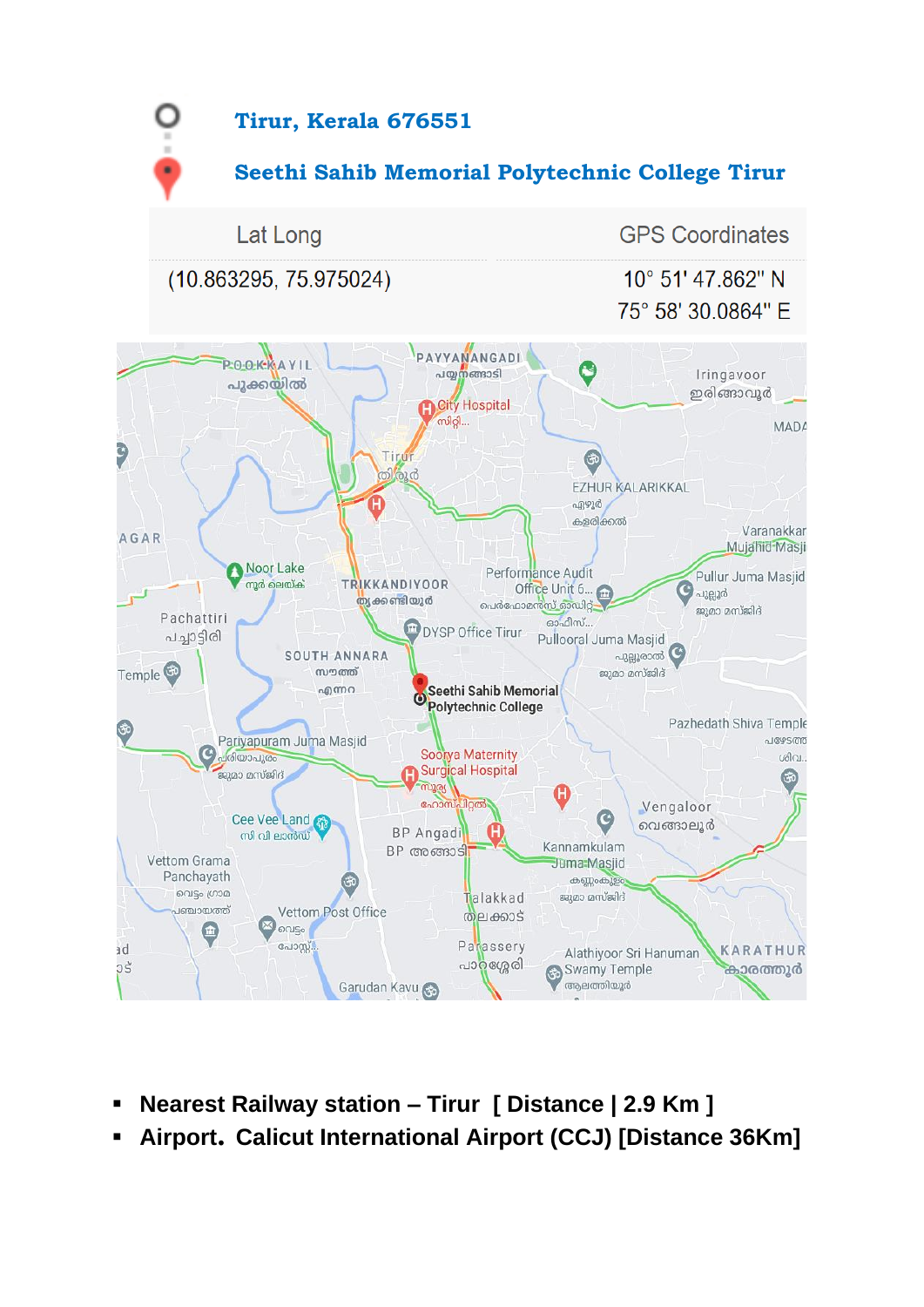| The following information shall be given in the information Brochure besides |
|------------------------------------------------------------------------------|
| being hosted on the Institution's official Website.                          |

|                | Name of the Institution                              | Seethi Sahib Memorial Polytechnic<br>College                                         |  |
|----------------|------------------------------------------------------|--------------------------------------------------------------------------------------|--|
| $\mathbf{1}$   | Address of the Institution                           | Pb No -1 - Thekkummuri - Tirur, 676105,<br>Malappuram - Dt, Kerala                   |  |
|                | Type of Institution                                  | Government Aided                                                                     |  |
|                | Phone number with STD<br>code                        | $(0494)$ 2422234                                                                     |  |
|                | Website of the Institution                           | www.ssmpoly.ac.in                                                                    |  |
|                | Email                                                | info@ssmpoly.ac.in                                                                   |  |
| $\overline{2}$ | Name of the organization<br>running the institution  | K. M. E. A (Kerala Muslim Educational<br>Association)                                |  |
|                | Type of the organization                             | Society                                                                              |  |
|                | Address of the organization                          | Arangath Road, Pulleppady<br>Ernakulam, Kochi-682018 kerala,<br>Phone. 0484 2366102, |  |
|                | Website of the organization                          | http://www.kmeakerala.org/                                                           |  |
|                | Name of Principal                                    | Abdul Nasar Kaipancherry                                                             |  |
|                | Designation                                          | Principal                                                                            |  |
|                | Phone number with STD<br>code                        | $(0494)$ 2422234                                                                     |  |
| 3              | FAX number with STD code                             | $(0494)$ 2420580                                                                     |  |
|                | Email                                                | nasarssm@gmail.com                                                                   |  |
|                | Address                                              | Pb No -1 - Thekkummuri - Tirur, 676105,<br>Malappuram-Dt, Kerala                     |  |
|                | Name<br>of<br>affiliating<br>the<br>University/Board | State Board of Technical Education                                                   |  |
| 4              | Address                                              | Controller of Technical Examinations,                                                |  |
|                |                                                      | Kaimanam P.O, Thiruvananthapuram - 40                                                |  |
|                | Website                                              | https://www.sbte.kerala.gov.in/                                                      |  |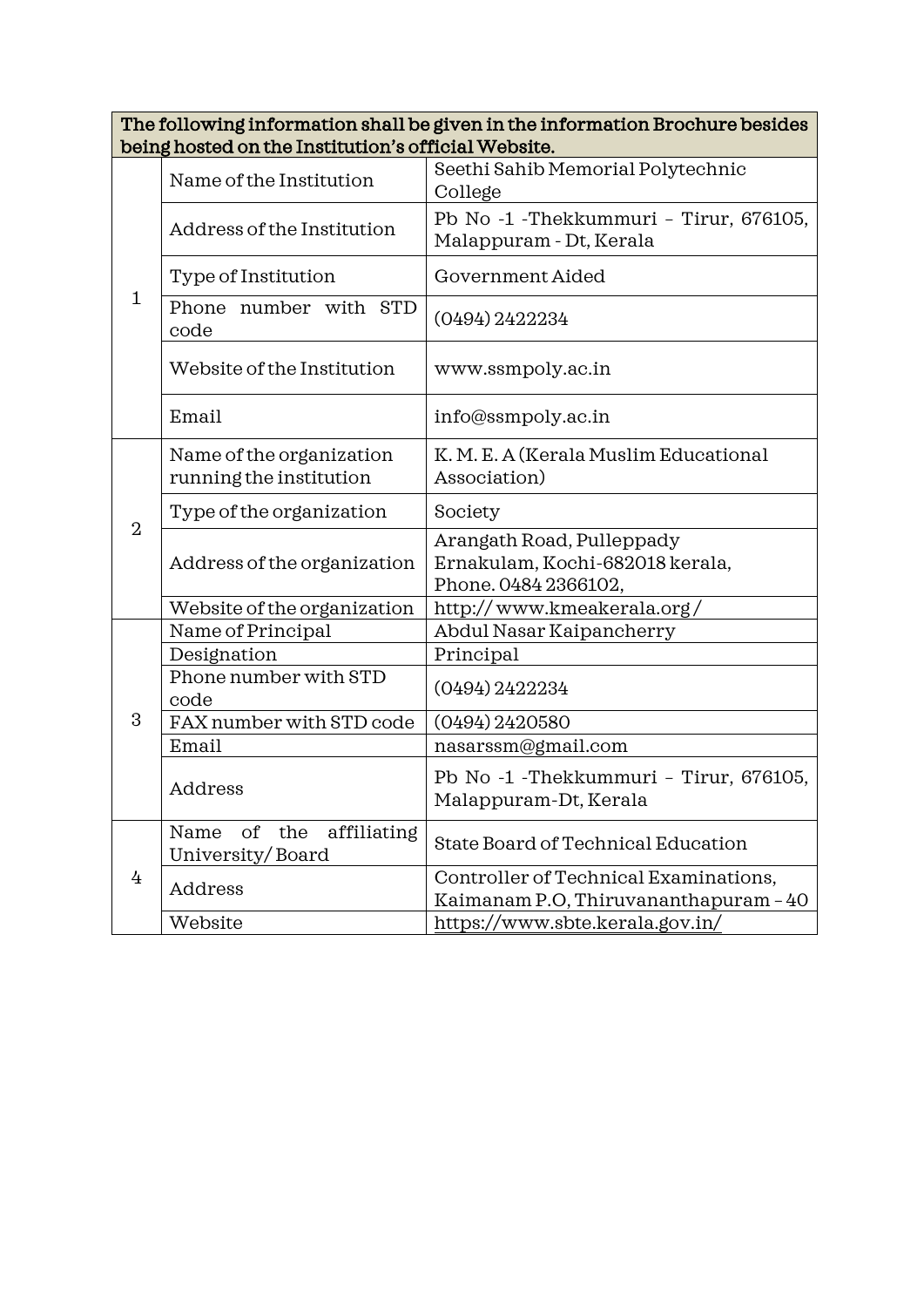|                | Governance                         |                                                     |                                 |  |
|----------------|------------------------------------|-----------------------------------------------------|---------------------------------|--|
| #              | Name of Member                     | Designation                                         | Responsibility                  |  |
| $\mathbf{1}$   | K. Kutty Ahammed<br>Kutty          | Former Minister<br>for LSGD, Govt of Kerala         | Chairman:                       |  |
| $\overline{2}$ | Riaz Ahmed -                       | Managing Director, Abad<br>Group, President of KMEA | Representative of<br>management |  |
| 3              | Kurukkoli Moideen                  | MLA in Tirur Assembly                               | Members:                        |  |
| 4              | T A Ahamed Kabeer                  | Ex. MLA                                             | Members:                        |  |
| 5              | Dr. C Anwar Ameen                  | Managing Director of<br>Regency Group Dubai,        | Members:                        |  |
| 6              | Kokkodi Moideen<br>Kutty           | <b>KMEA Executive Member</b>                        | Member                          |  |
| 7              | P K Abooabcker                     | <b>KMEA</b> Executive Member                        | Member                          |  |
| 11             | <b>Abdul Naser</b><br>Kaipancherry | Principal                                           | Member Secretary.               |  |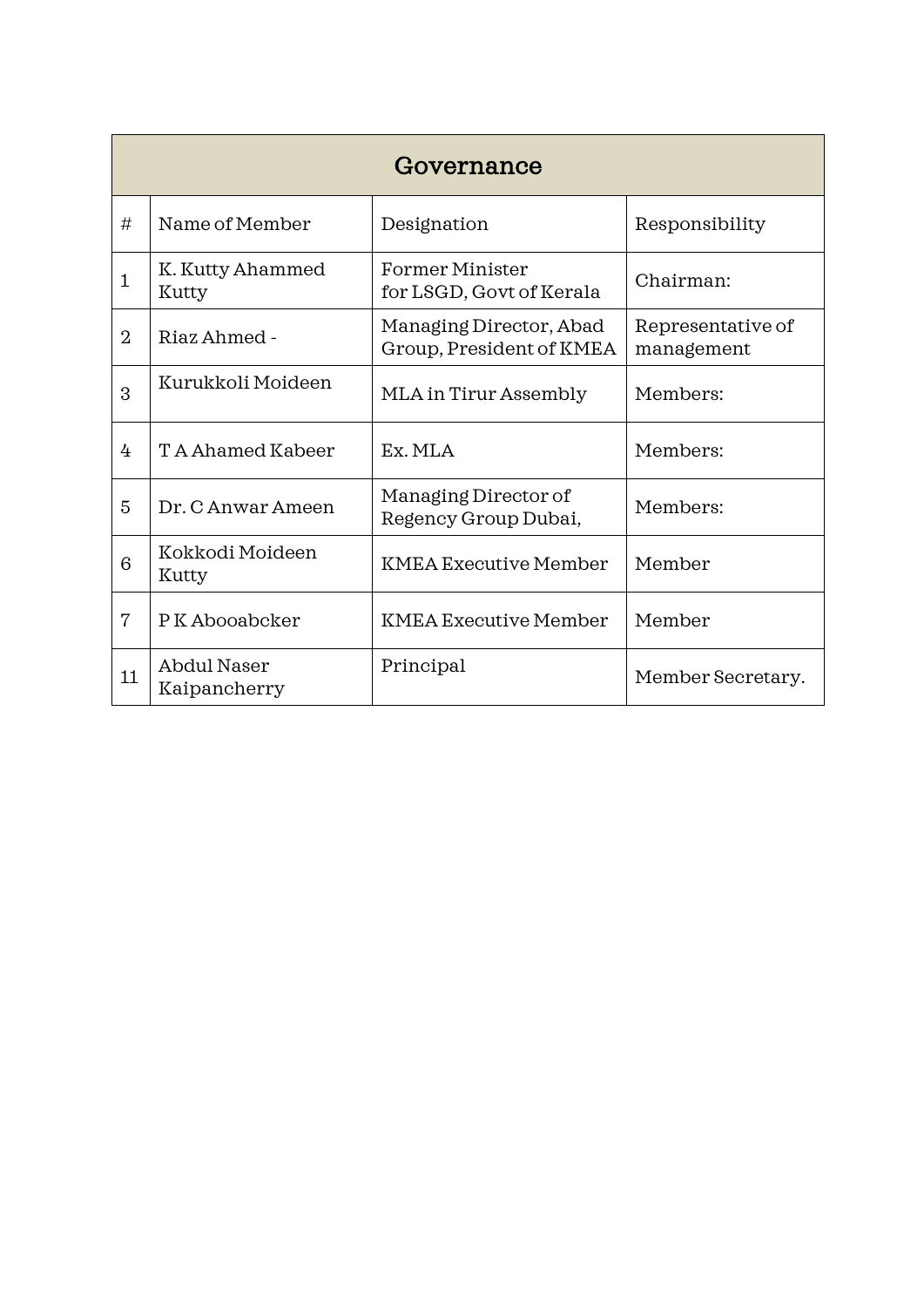|                | <b>Members of Academic Advisory Body</b> |                                                        |                                 |  |  |
|----------------|------------------------------------------|--------------------------------------------------------|---------------------------------|--|--|
| #              | Name of Member                           | Designation                                            | Responsibility                  |  |  |
| $\mathbf{1}$   | K. Kutty Ahammed Kutty                   | <b>Former Minister</b><br>for LSGD, Govt of<br>Kerala  | Chairman:                       |  |  |
| $\overline{2}$ | Riaz Ahmed -                             | Managing Director,<br>Abad Group, President<br>of KMEA | Representative of<br>management |  |  |
| 3              | Kurukkoli Moideen                        | MLA in Tirur Assembly                                  | Members:                        |  |  |
| 4              | TA Ahamed Kabeer                         | Ex. MLA                                                | Members:                        |  |  |
| 5              | Dr. C Anwar Ameen                        | Managing Director of<br>Regency Group Dubai,           | Member                          |  |  |
| 6              | Kokkodi Moideen Kutty                    |                                                        | Member                          |  |  |
| $\overline{7}$ | PK Abooabcker                            |                                                        | Member                          |  |  |
| 8              | Saleem K.N.,                             | Head of Department                                     | Member                          |  |  |
| 9              | Basheer. T. K.                           | Head of Department                                     | Member                          |  |  |
| 10             | Basheer P.I.                             | Head of Department                                     | Member                          |  |  |
| 11             | Basheer K.                               | <b>Head of Department</b>                              | Member                          |  |  |
| 12             | Abdul Khayoom<br>Fawas C.                | Head of Department                                     | Member                          |  |  |
| 13             | Dr. K. Habeeb<br>Rahman.                 | Professor of Chemistry                                 | Member                          |  |  |

| Frequency of the Board Meeting and Academic Advisory Body |                  |                             |  |
|-----------------------------------------------------------|------------------|-----------------------------|--|
| SlNo:                                                     | Name of the body | <b>Frequency of meeting</b> |  |
|                                                           | Governing body   | Yearly                      |  |
| $\mathfrak{D}$                                            | Advisory board   | Yearly                      |  |
| 3                                                         | Academic council | Bi-weekly                   |  |
| 4                                                         | College Council  | Monthly                     |  |
| 5                                                         | HOD council      | Weekly                      |  |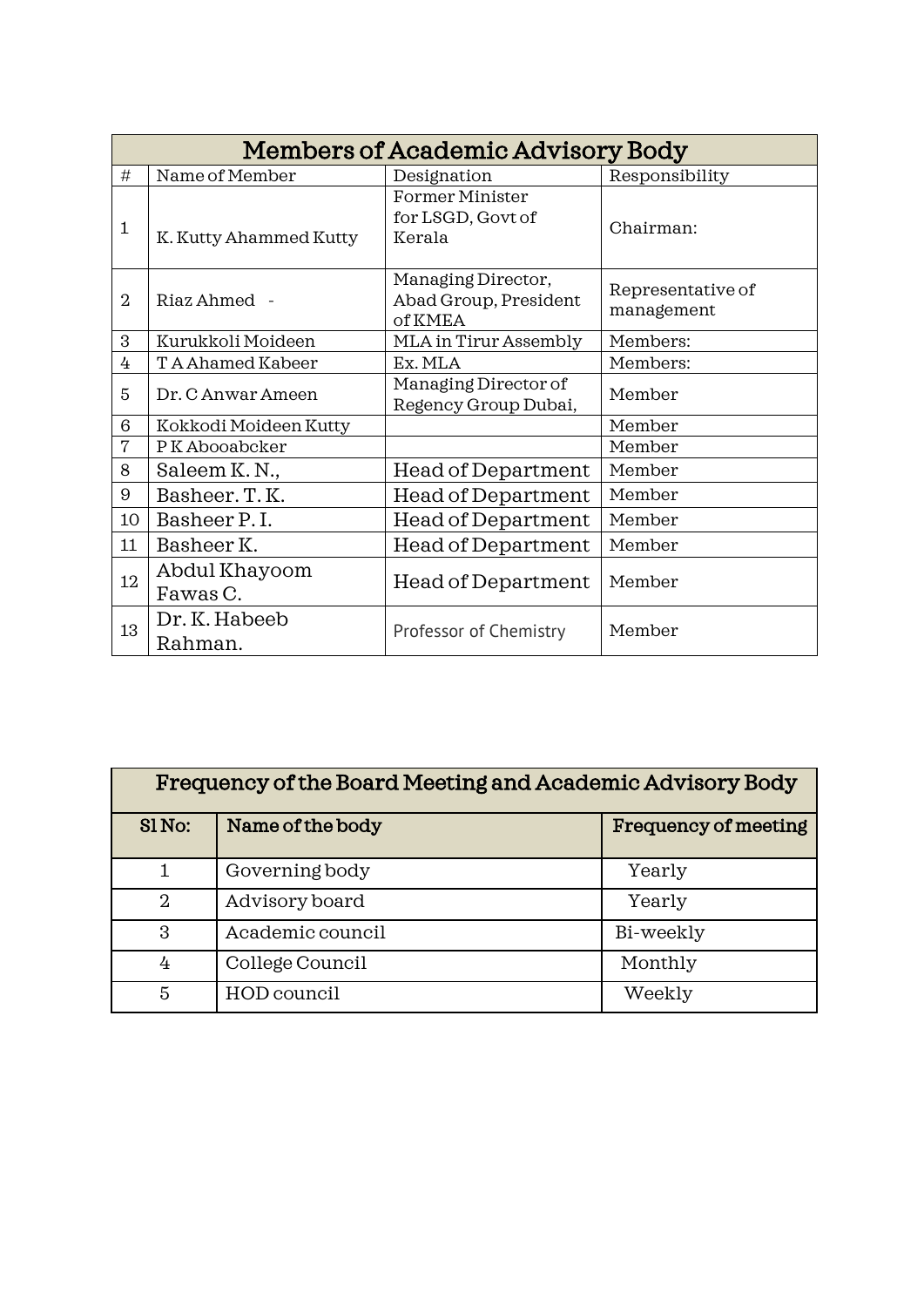# ORGANIZATION CHART



| 5.7 Student Feedback on Institutional Governance/Faculty performance<br>An effective and well-organized feedback mechanism is implemented |                                       |                  |  |
|-------------------------------------------------------------------------------------------------------------------------------------------|---------------------------------------|------------------|--|
| <b>Sl. No.</b>                                                                                                                            | Feedback                              | Frequency        |  |
| 1.                                                                                                                                        | <b>Faculty Feedback</b>               | Two per semester |  |
| 2                                                                                                                                         | Curriculum Feedback                   | One per semester |  |
| 3                                                                                                                                         | Parent Feedback                       | One per semester |  |
| 4                                                                                                                                         | Feedback on Facilities                | One per semester |  |
| 5                                                                                                                                         | Program Exit Feedback                 | End of Program   |  |
| 6                                                                                                                                         | Parent Exit Feedback                  | End of Program   |  |
| 7                                                                                                                                         | Alumni Feedback                       | One per year     |  |
| 8                                                                                                                                         | Feedback on Workshops/Tectalks/Add    | After the event  |  |
| 9                                                                                                                                         | Feedback on Industrial Visit/Training | After the event  |  |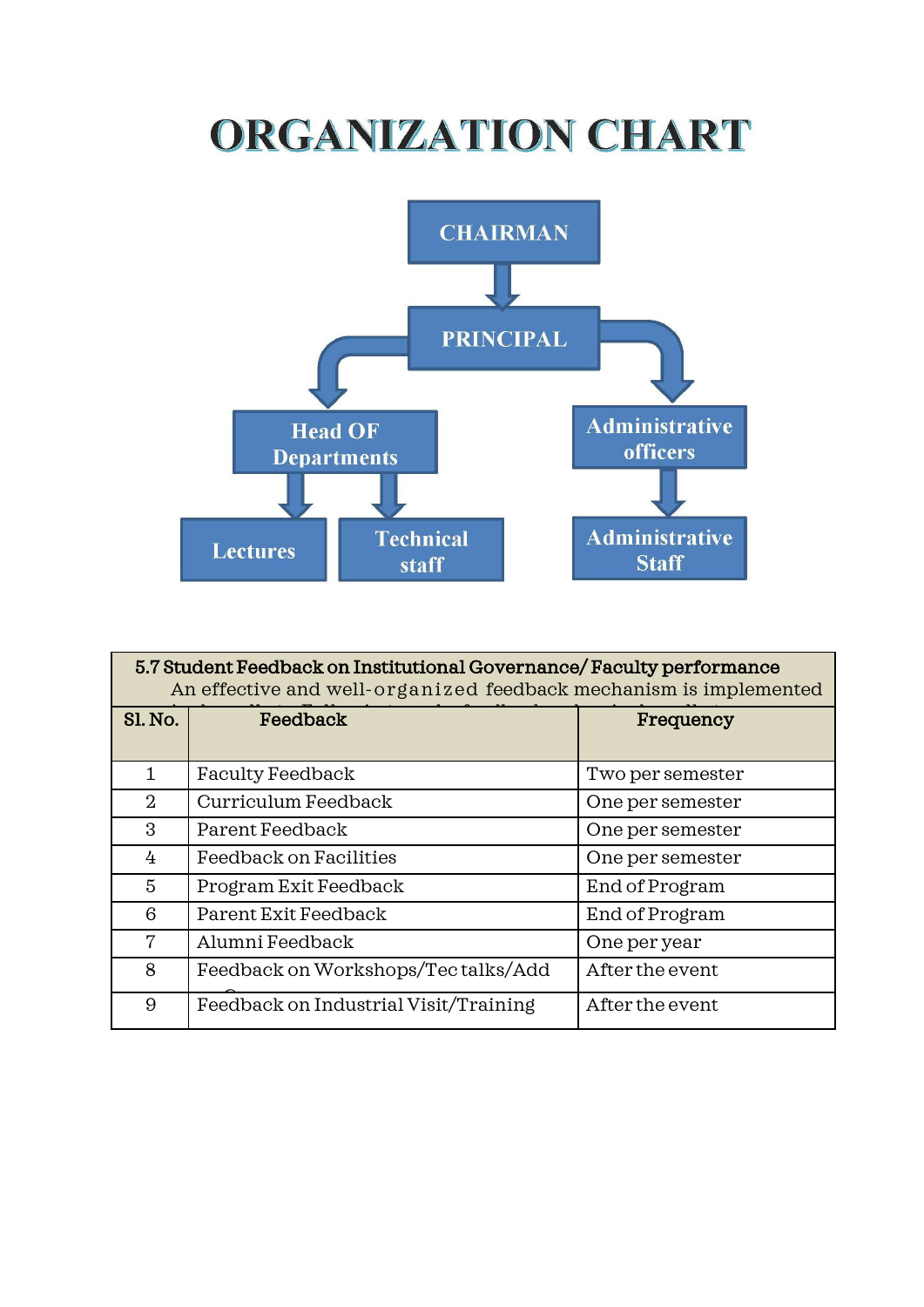|              | <b>Grievance Committee</b>                          |                  |                                    |  |  |
|--------------|-----------------------------------------------------|------------------|------------------------------------|--|--|
| No.          | Name & Designation                                  | Mobile<br>Number | Email ID                           |  |  |
| $\mathbf{1}$ | Chairman<br>Abdul Nasar Kaipancherry,<br>Principal  | 9895079231       | nasarssm@gmail.com                 |  |  |
|              | <b>Members</b>                                      |                  |                                    |  |  |
|              | Sri. Saleem K.N.H.O.D                               | 9745794370       | knsaleem@gmail.com                 |  |  |
|              | Sri. Basheer T. K.                                  | 9846564970       | tkbasheer970@gmail.c<br>$\alpha$ m |  |  |
|              | Smt. Saeeda Raihan. M                               | 8157816584       | saeedafathahm@gmail.<br>com        |  |  |
|              | Sri. Sayed Abdurrahman<br>a/s. Hydross Koya Thangal | 9995691561       | sthangal60gmail.com                |  |  |

|                | <b>Anti-Ragging Committee</b> |                |                          |  |
|----------------|-------------------------------|----------------|--------------------------|--|
| No.            | Name & Designation            | Mobile No.     | Email                    |  |
|                | Chairman                      |                |                          |  |
| 1              | Abdul Nasar Kaipancherry,     | 9895079231     | nasarssm@gmail.com       |  |
|                | Principal                     |                |                          |  |
|                |                               | <b>Members</b> |                          |  |
| $\overline{2}$ | Sreejith. Sub Inspector of    | 9497980683     | Hsotirurpsmpm            |  |
|                | Police, Tirur                 |                | @polekerala.gov.in       |  |
| $\overline{2}$ | Abdul Khayoom Fawas C.,       | 9495136089     | akfaswas@gmail.co        |  |
|                | H.O.D.                        |                |                          |  |
| 3              | HOD<br>Basheer.<br>K,<br>in   | 9847532913     | basheerkudu123@gmail.co  |  |
|                | Electrical                    |                | m                        |  |
| 4              | Shajil Ameer V.V, Lecturer    | 9495324801     | shajilameerv@gmail.com   |  |
| 5              | Mumthaz. M, Demonstrator      | 7403601307     | mumthazssm@gmail.com     |  |
| 6              | P, Non.<br>Manaf.<br>Tech.    | 9947180300     | manafpssm@gmail.com      |  |
|                | Attendar                      |                |                          |  |
| 7              | Afsal. V, K Puram, Media      | 9995822404     | afsalvkpuram@gmail.com   |  |
| 8              | Aboobacker<br>P.<br>Social    | 9746737172     | aboobaker84@gmail.com    |  |
|                | Worker                        |                |                          |  |
| 9              | Rufaid K. Studen              | 9447355235     | rufaidkanavath123@gmail. |  |
|                |                               |                | com                      |  |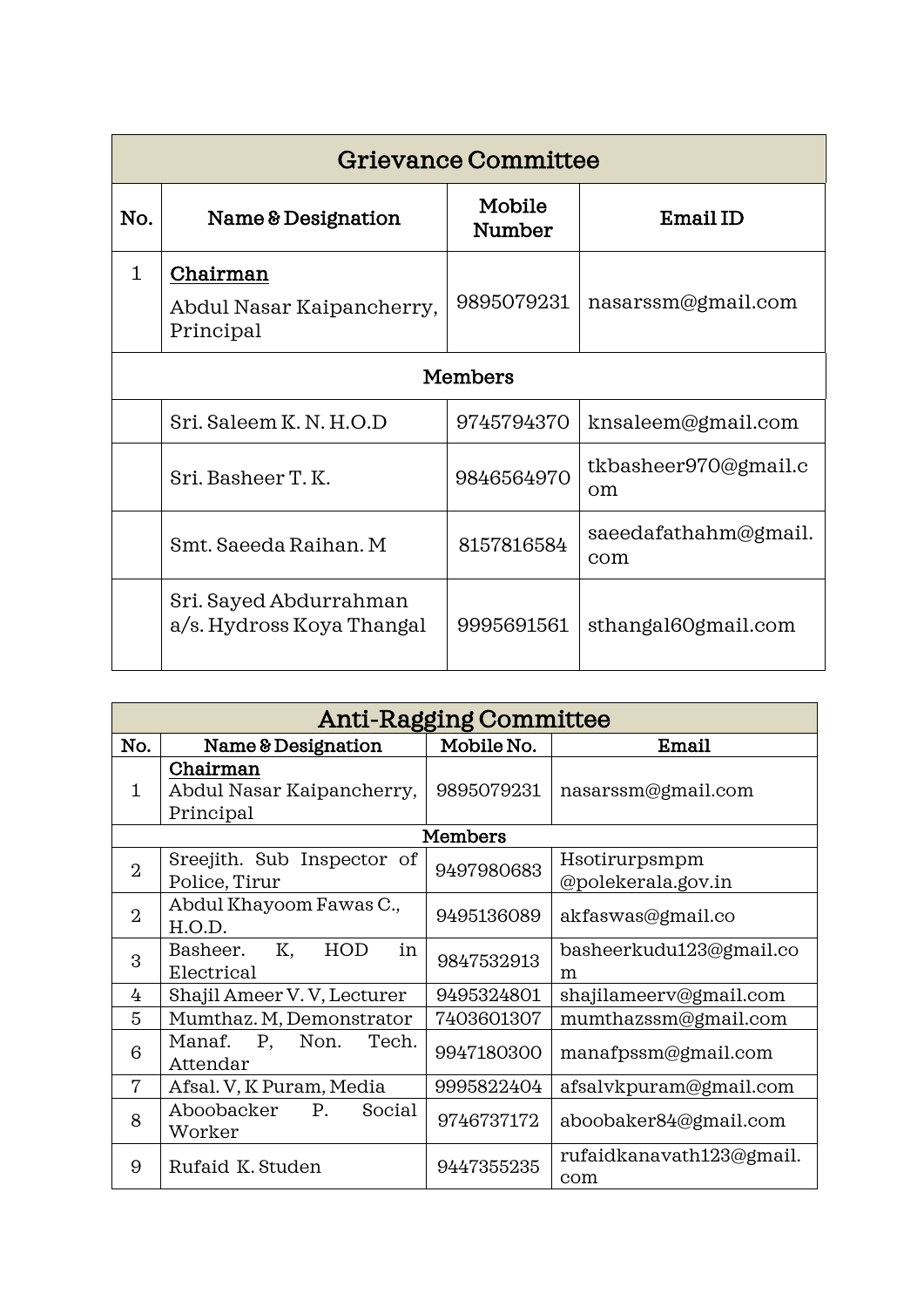| <b>Students Counsellor</b> |                    |            |                      |
|----------------------------|--------------------|------------|----------------------|
| No.                        | Name & Designation | Mobile No. | Email ID             |
|                            | Dr. Ashika Jafar   | 9061653275 | drasharekh@gmail.com |

|                | <b>Internal Complaints Committee</b>                             |            |                         |  |
|----------------|------------------------------------------------------------------|------------|-------------------------|--|
| No.            | Name & Designation                                               | Mobile No  | Email ID                |  |
|                | <b>Presiding Officer</b><br>Indu Vahid. A,<br>Professor in Maths | 9447107776 | indujameel@gmail.com    |  |
| <b>Members</b> |                                                                  |            |                         |  |
|                | Abdul<br>Nasar<br>Kokkodi,<br>Lecturer                           | 9847210272 | nazerkokkodi@gmail.com  |  |
|                | Ali. C. Chelat, Lecturer                                         | 9446633108 | alichelat@gmail.com     |  |
|                | Reshma. CA, Lecturer                                             | 9895225399 | careshma2020@gmail.com  |  |
|                | JasminK. V. Demonstrator                                         | 9037188256 | jasminranna@gmail.com   |  |
|                | Raihanath P.I.,<br>Social Worker                                 | 9846619239 | raihanathpi@gmail.com   |  |
|                | Thasleena. K, Student                                            | 9567641546 | thasliina8083@gmail.com |  |
|                | Sana Fathima                                                     | 9946480615 | sanasanas6149@gmail.com |  |
|                | Muhammed Ajir.P, Student                                         | 9497554256 | ajeer16@gmail.com       |  |
|                | Hamza V.P., N.G.O                                                | 9846676296 | hamzavp@gmail.com       |  |

|                | Sc/St Committee                                  |                  |                         |  |
|----------------|--------------------------------------------------|------------------|-------------------------|--|
| No.            | Name & Designation                               | Mobile<br>Number | Email ID                |  |
| 1              | Sri. Bipin. C N, Lecturer in<br>Automobile Engg. | 9447102347       | cnbipin@gmail.com       |  |
| $\overline{2}$ | Sri. Niasi. K A, HOD in Civil<br>Engg.           | 9447698448       | niasikassm@gmail.com    |  |
| 3              | Smt. Farzana. P, Lecturer in<br>Electrical Engg. | 9746785835       | farzanaptirur@gmail.com |  |
| 4              | Sri. Dasan Master, SC Social<br>Worker           | 9539903404       | dasantmri@gmail.com     |  |
| 5              | Kumari. Rajimol                                  | 9188232611       | rajimolr43@gmail.com    |  |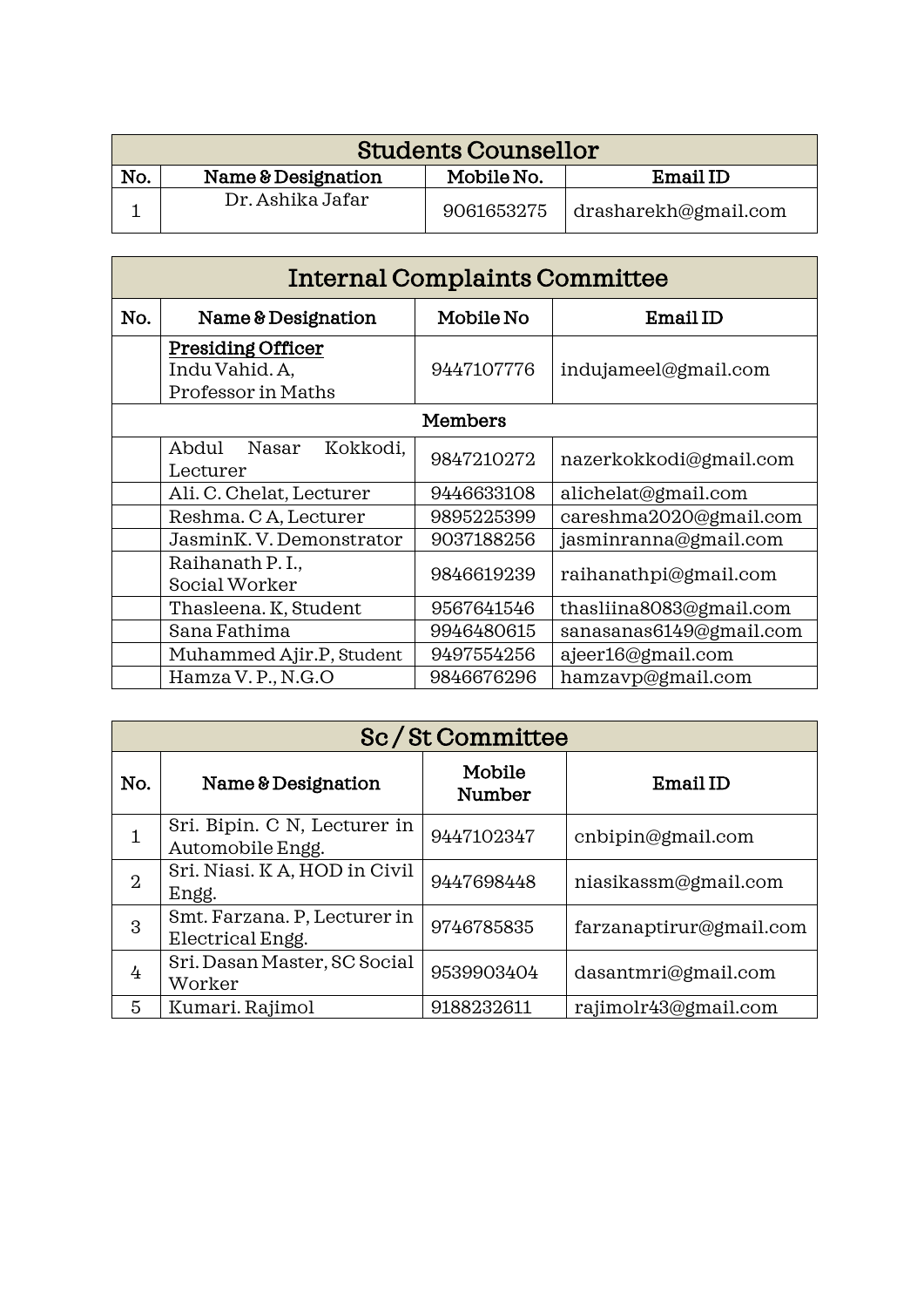|                | Internal Quality Assurance Cell (Iqac)                        |                                                  |                    |  |
|----------------|---------------------------------------------------------------|--------------------------------------------------|--------------------|--|
| NO             | Name & Designation                                            | Ph. No.                                          | Email              |  |
| $\mathbf{1}$   | Chairman<br>Abdul Nasar Kaipancherry,<br>Principal            | 9895079231                                       | nasarssm@gmail.com |  |
| $\overline{2}$ | Convener<br>Saleem K.<br>N., Head of 9745794370<br>Department |                                                  | knsaleem@gmail.com |  |
|                |                                                               | Members                                          |                    |  |
| 3              | Basheer. T. K.                                                | Head Of Department in Mechanical<br>Engineering  |                    |  |
| 4              | Basheer P.I.                                                  | Head Of Department in Electronics<br>Engineering |                    |  |
| 5              | Basheer K.                                                    | Head Of Department in Electrical<br>Engineering  |                    |  |
| 6              | Abdul Khayoom Fawas C.                                        | Head Of Department in Automobile<br>Engineering  |                    |  |
| 7              | Dr. K. Habeeb Rahman.                                         | Professor in Chemistry                           |                    |  |
| 8              | Sulaiman C.P.                                                 | Lecturer in Civil                                |                    |  |
| 9              | Saifudheen K.M                                                | Lecturer in Automobile                           |                    |  |
| 10             | Hashim A.S.                                                   | Lecturer in Mechanical                           |                    |  |
| 11             | Saeeda Raihan M.                                              | Lecturer in Physics                              |                    |  |
| 12             | Mohamed Ziyad T.A.                                            | Lecturer in Computer Engineering                 |                    |  |
| 13             | Dr. Anwar Ameen Chelat                                        | Industrialist, M.D.<br>in<br>Regency<br>Group    |                    |  |
| 14             | Abdussalam K.K                                                | Industrialist,                                   |                    |  |
| 15             | Riyaz Ahamed                                                  | Industrialist                                    |                    |  |
| 16             | Abbas K.                                                      | Office Superintendent                            |                    |  |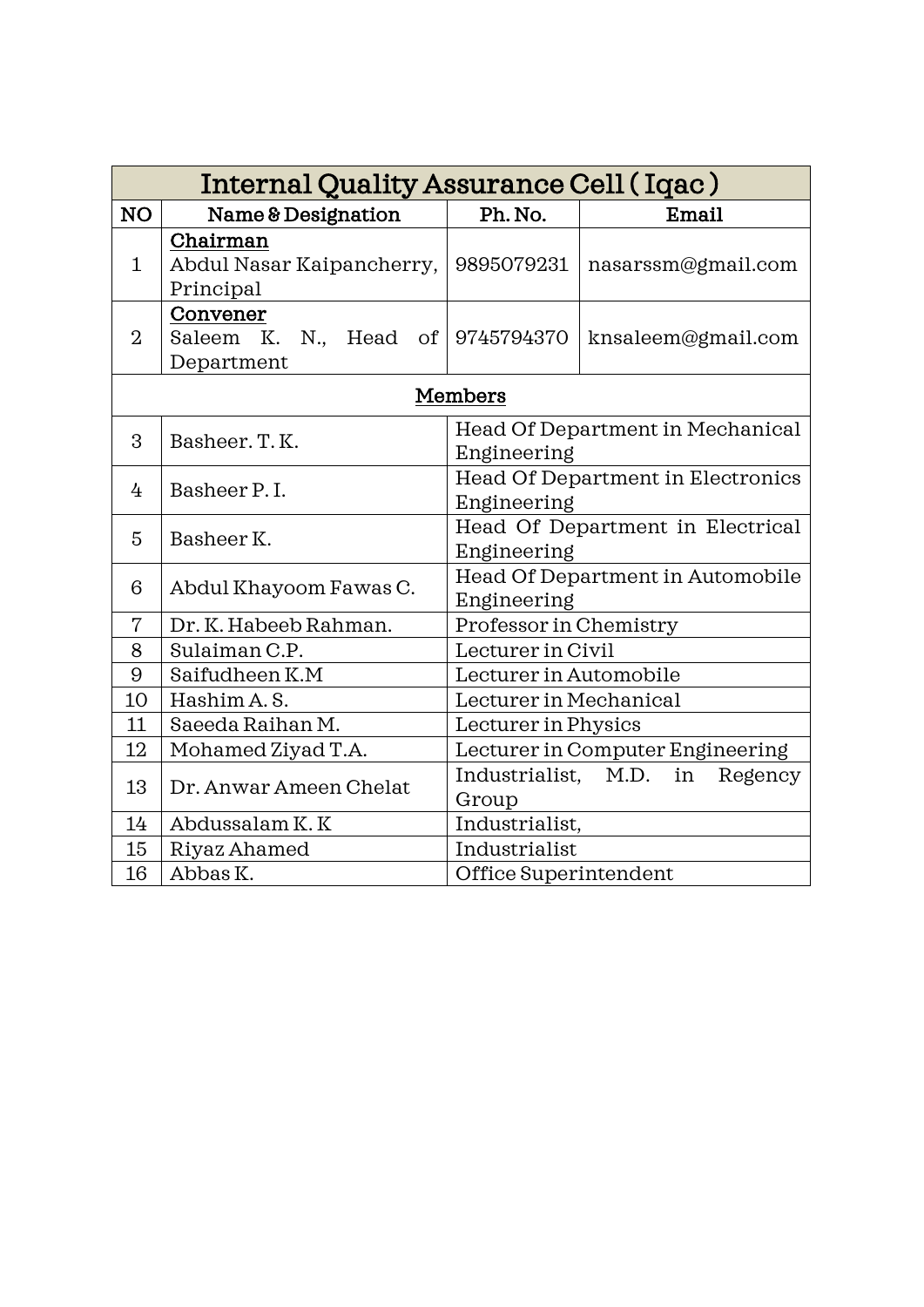| Programs/Courses and Intake                  |                                        |        |
|----------------------------------------------|----------------------------------------|--------|
| <b>Affiliating Body</b><br>(University/Body) | Board of Technical Examination, Kerala |        |
| Program                                      | Engineering and Technology             |        |
| Level                                        | 3 Year Diploma                         |        |
| Course                                       |                                        | Intake |
| Civil Engineering                            |                                        | 60     |
| Mechanical Engineering                       |                                        | 60     |
| Electrical And Electronics Engineering       |                                        | 60     |
| Electronics Engineering                      |                                        | 60     |
| Automobile Engineering                       |                                        | 60     |
| Computer Engineering                         |                                        | 60     |

| <b>Faculty List Branch Wise</b> |                                      |                  |
|---------------------------------|--------------------------------------|------------------|
| <b>No</b>                       | Name of the Faculty                  | Designation      |
|                                 | Principal: Abdul Nasar Kaipancherry, |                  |
| <b>Civil Engineering</b>        |                                      |                  |
| $\mathbf{1}$                    | K A Niazi                            | Head Of Dept.    |
| $\overline{2}$                  | C P Sulaiman                         | Lecturer         |
| 3                               | UV Ahamed Shafeeq                    | Lecturer         |
| 4                               | K Abdul Nazer                        | Lecturer         |
| 5                               | <b>JASIR THACHAPARAMBIL</b>          | Lecturer         |
| 6                               | <b>BASIMA PARVEEN TP</b>             | Lecturer         |
| 7                               | M V Ali                              | Demonstrator     |
| 8                               | M Firoz                              | Demonstrator     |
| 9                               | N Saifunnisa                         | Trade Instructor |
| 10                              | Mohamed Naseem CK                    | Tradesman        |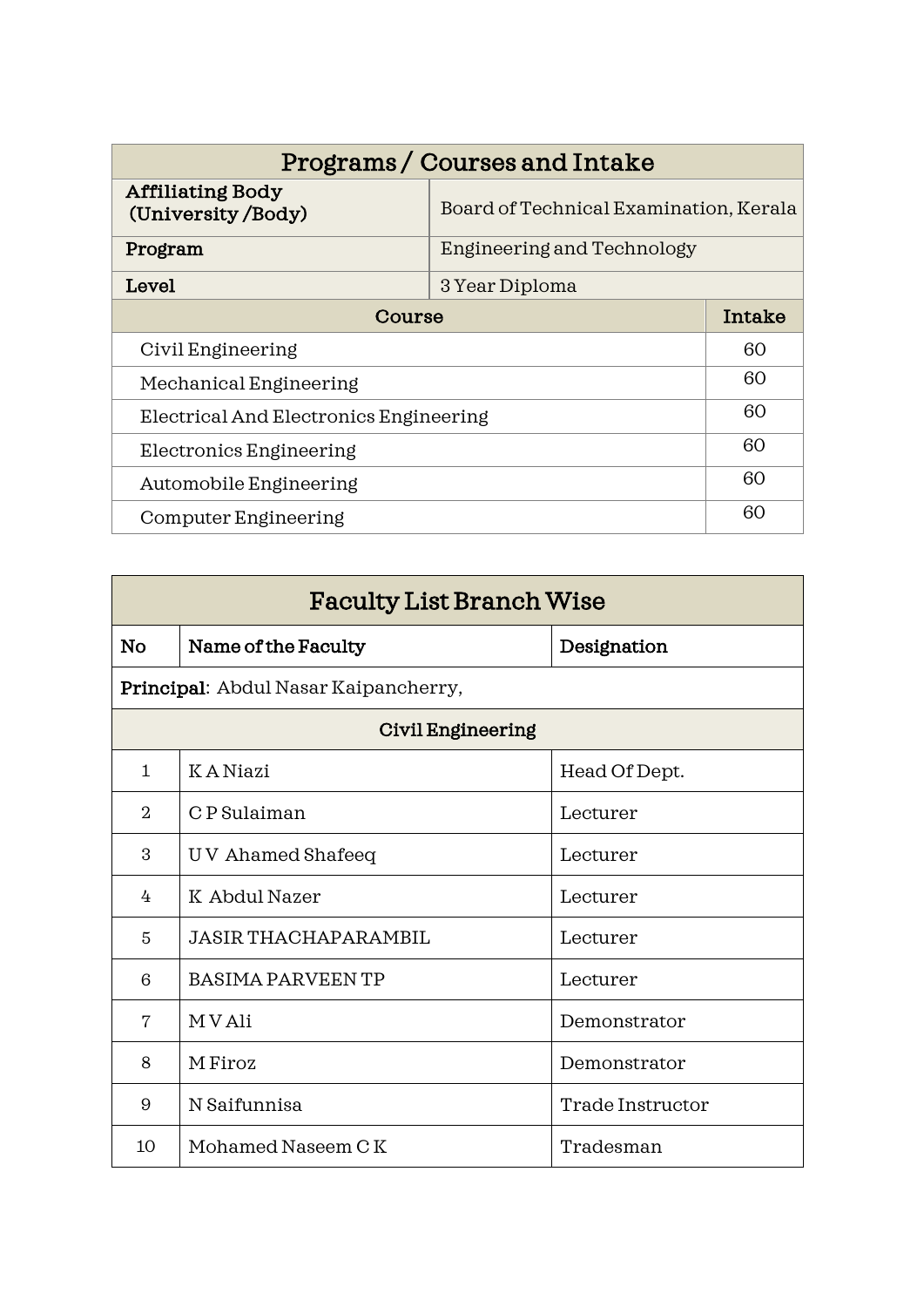| 11 | NH Hashim                                     | Tradesman           |
|----|-----------------------------------------------|---------------------|
|    | <b>Mechanical Engineering</b>                 |                     |
| 12 | <b>TK</b> Basheer                             | Head Of Dept.       |
| 13 | NE Maroof                                     | W/S Dupdt.          |
| 14 | RMA Naseer                                    | Lecturer            |
| 15 | Subair P                                      | Lecturer            |
| 16 | Firos Mohamed K                               | Lecturer            |
| 17 | A S Hashim                                    | Lecturer            |
| 18 | SAHK Thangal                                  | Demonstrator        |
| 19 | K K M Shafi                                   | Demonstrator        |
| 20 | KA Khadhar                                    | Workshop Instructor |
| 21 | K Mohamed Noushad                             | Workshop Instructor |
| 22 | Rasheed Ali                                   | Trade Instructor    |
| 23 | Shameer TA                                    | Trade Instructor    |
| 24 | Anees V                                       | Trade Instructor    |
| 25 | Mohamed Rafik C                               | Tradesman           |
| 26 | Jamsheed MT                                   | Tradesman           |
| 27 | Mohamedali Shihab. K                          | Tradesman           |
| 28 | Nizar P E                                     | Tradesman           |
| 29 | Shanavas T I                                  | Tradesman           |
| 30 | Mudheer VP                                    | Tradesman           |
| 31 | <b>SHARAFUDHEEN C P</b>                       | Tradesman           |
| 32 | NAVEED ANJUM K                                | Tradesman           |
| 33 | MUNAWAR P M                                   | Tradesman           |
|    | <b>Electrical and Electronics Engineering</b> |                     |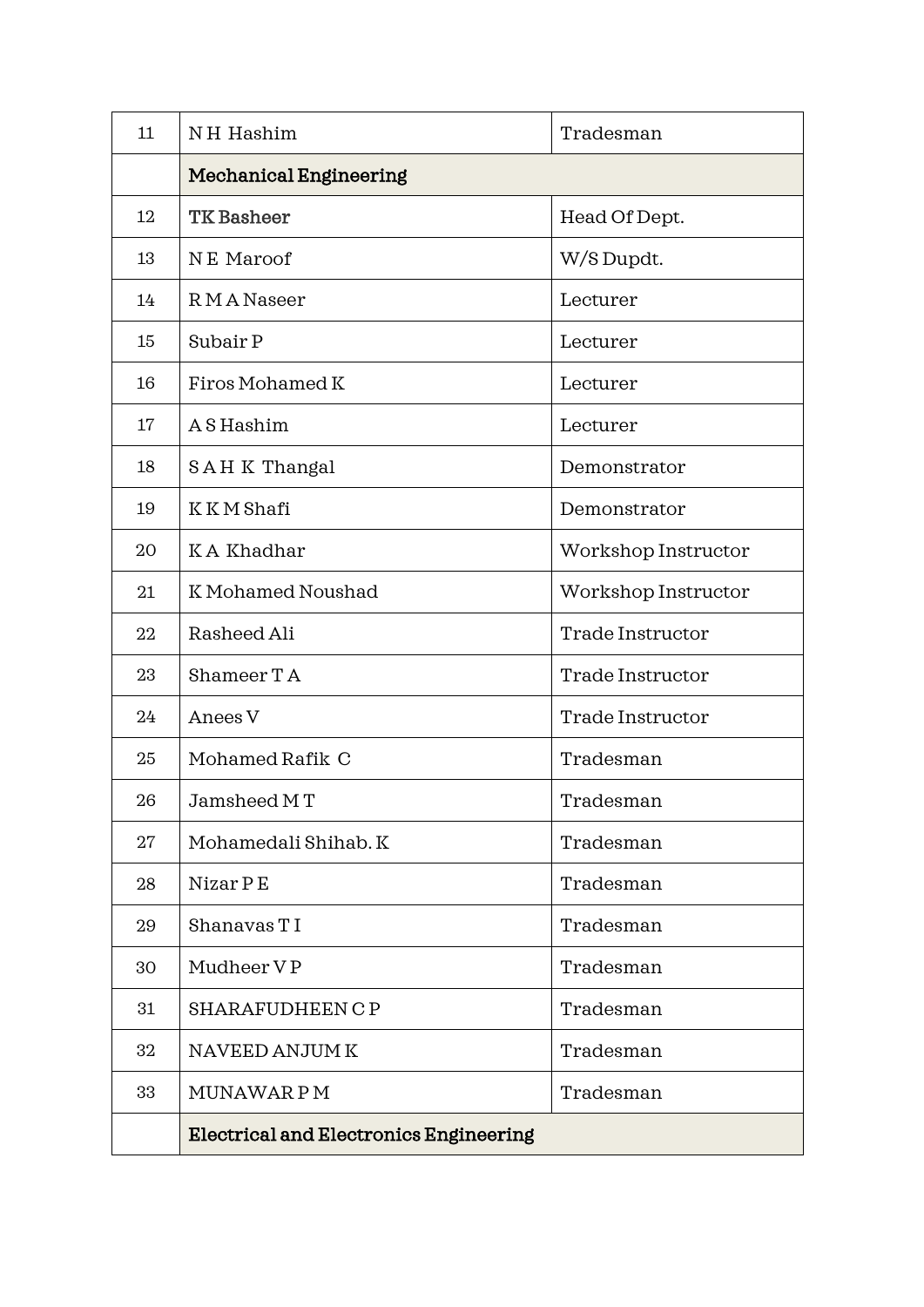| 34 | Basheer. K                     | <b>Head Of Department</b> |
|----|--------------------------------|---------------------------|
| 35 | Haris. MP                      | Lecturer                  |
| 36 | Shamrin Mohamed Kutty. P       | Lecturer                  |
| 37 | Farzana P                      | Lecturer                  |
|    | Reshma CA                      | Lecturer                  |
| 38 | Mansoorali V                   | Demonstrator              |
| 39 | Mohamed Shafi.C                | Demonstrator              |
| 40 | Anwar S                        | Workshop Instructor       |
| 41 | Kabeer KV                      | Trade Instructor          |
| 42 | Ahamed Kabeer, KM              | Trade Instructor          |
| 43 | <b>Usman IP</b>                | Tradesman                 |
| 44 | Noorjahan KV                   | Tradesman                 |
| 45 | Riyaz KK                       | Tradesman                 |
| 46 | <b>Electronics Engineering</b> |                           |
| 47 | Basheer PI                     | Head Of Department        |
| 48 | Shajil Ameer. VV               | Lecturer                  |
| 49 | Abdul Kareem Puthiyakath       | Lecturer                  |
| 50 | Mohamed Yahiya N               | Lecturer                  |
|    | Ayishath Shafirah KS           | Demonstrator              |
| 51 | Jasmin. KV                     | Demonstrator              |
| 52 | Abdul Hameed Koorikadan        | Trade Instructor          |
| 53 | Mohamed Arshal.KM              | Trade Instructor          |
| 54 | Nissar CH                      | Tradesman                 |
| 55 | Mohamed Shihar Pp              | Tradesman                 |
| 56 | <b>AUTOMOBILE Engineering</b>  |                           |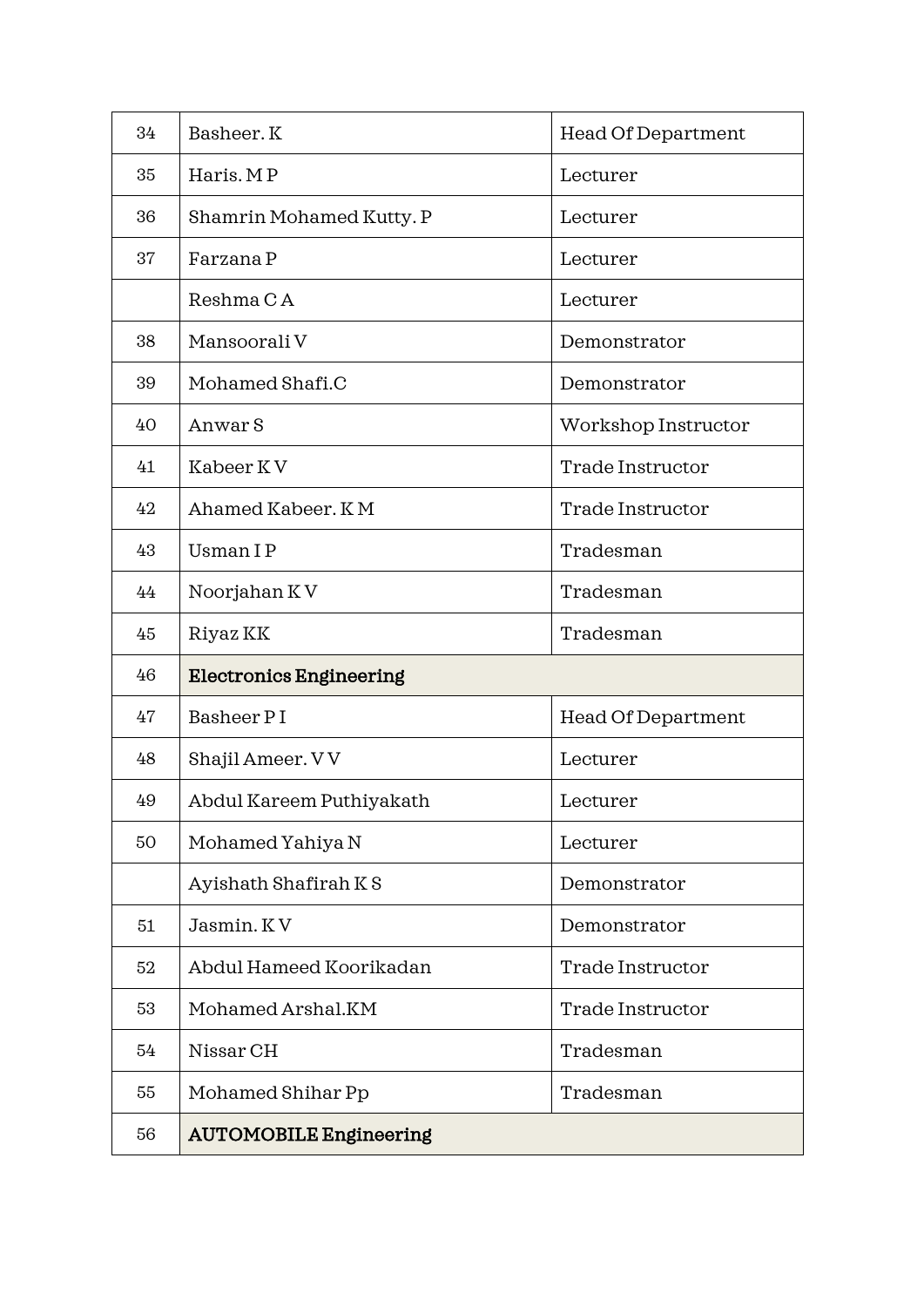| 57 | Abdul Khayoom Fawas.C        | <b>Head Of Department</b> |
|----|------------------------------|---------------------------|
| 58 | Harish Koya K.E.             | Lecturer                  |
| 59 | Bipin. CN                    | Lecturer                  |
| 60 | Saifudheen K.M.              | Lecturer                  |
| 61 | Hafis PV                     | Lecturer                  |
| 62 | Sakker KP                    | Lecturer                  |
| 63 | Shamsudheen. AV              | Demonstrator              |
| 64 | Abdannazer. M                | Demonstrator              |
| 65 | Noushad A.                   | Demonstrator              |
| 66 | Mohd.Aboobacker Srambiyan    | Trade Instructor          |
| 67 | Haris bin jamal M            | Trade Instructor          |
| 68 | Abdul Salam. B               | Tradesman                 |
| 69 | Saheer KM                    | Tradesman                 |
|    | <b>COMPUTER Engineering</b>  |                           |
| 70 | Saleem K.N.                  | <b>Head Of Department</b> |
| 71 | Haseena Mattummal            | Lecturer                  |
| 72 | Raseena. TV                  | Lecturer                  |
| 73 | Mohamed Ziyad T A            | Lecturer                  |
| 74 | Rafi P                       | Lecturer                  |
| 75 | Ali C Chelat                 | Lecturer                  |
| 76 | Mohiyudheen Naser Kottayil   | Lecturer                  |
| 77 | Mumthaz M.                   | Demonstrator              |
| 78 | <b>Ibrahimkutty Parambat</b> | Demonstrator              |
| 79 | Mehara Beegam. V S           | Trade Instructor          |
| 80 | Seffuddin CT                 | Trade Instructor          |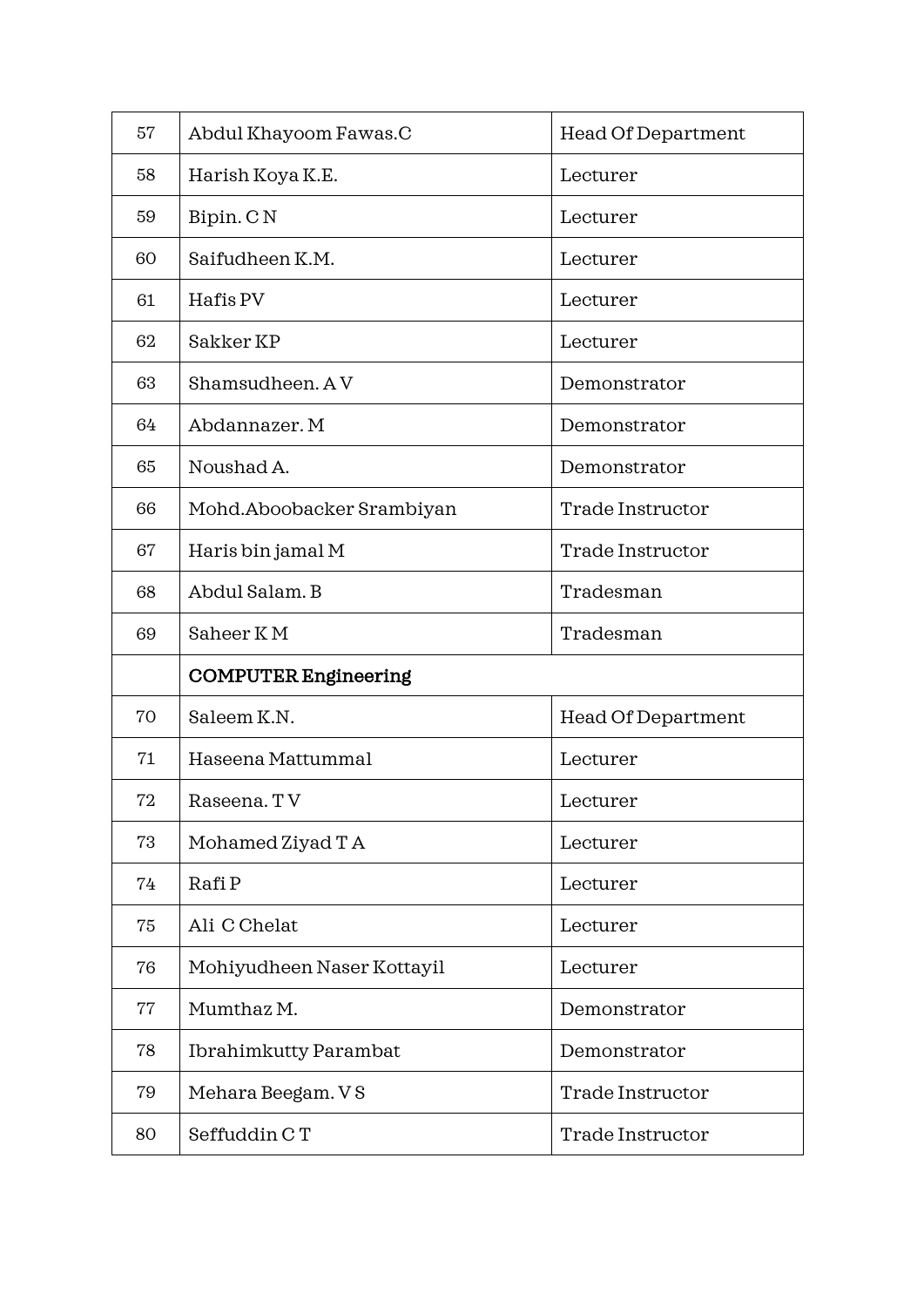| 81  | Raina TH                      | Tradesman           |
|-----|-------------------------------|---------------------|
|     | <b>Science and Humanities</b> |                     |
| 82  | Mohamed Haneefa Palapra       | Head Of Department  |
| 83  | Fahid K                       | Professor           |
| 84  | Jameel SA                     | Professor           |
| 85  | Indu Vahid. A                 | Professor           |
| 86  | Hareefa. P                    | Professor           |
| 87  | Mohamed Faizal A A            | Professor           |
| 88  | Saeeda Raihan. M              | Lecturer            |
| 89  | Dr. Habeeb Rahman K           | Professor           |
| 90  | Fazalu Rahman L. (Lava)       | Professor           |
|     | <b>Physical Education</b>     |                     |
| 91  | Saidu Mohd.Sadiq Koya Thangal | Physical Instructor |
| 92  | Library                       |                     |
| 93  | Shoukath ali Ghan T           | Librarian           |
| 94  | Ashraf.K                      | Library attender    |
| 95  | <b>Administrative Office</b>  |                     |
| 99  | Abbas Kunnath                 | Superintendent      |
| 100 | Ali K Kallingal               | Accountant          |
| 101 | Mohamed Siraj CP              | Clerk               |
| 102 | Abdul Samad KC                | Clerk               |
| 103 | Yousaf MP                     | <b>Store Keeper</b> |
| 104 | Muhamed Manzoor P.K.          | Clerk               |
| 105 | Noushad P.                    | Clerk               |
| 106 | Najmudheen K                  | Clerk               |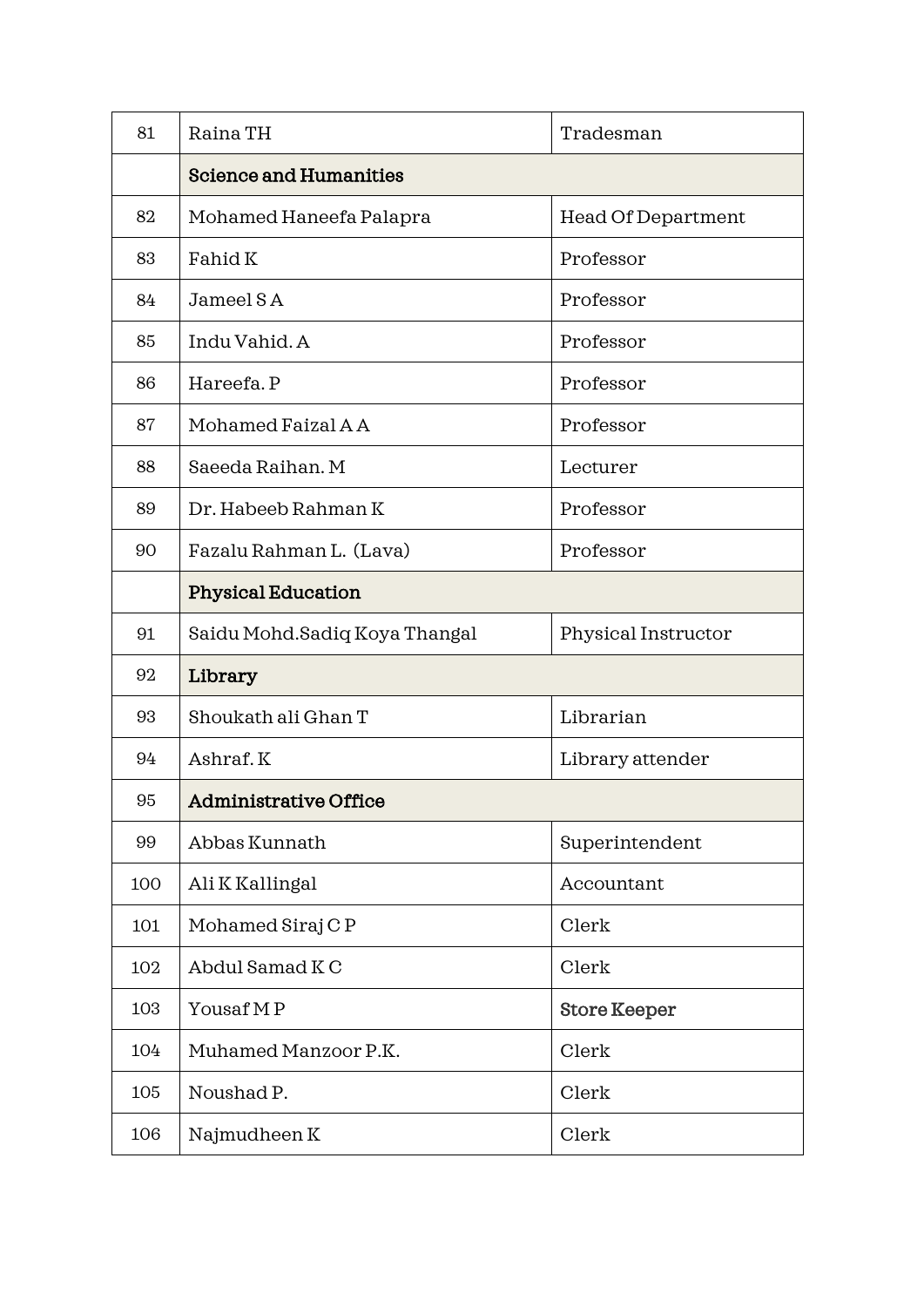| 107 | Saidalavi AP      | Clerk            |
|-----|-------------------|------------------|
| 108 | Abdul Naser P     | Typist           |
| 109 | Abdul Rasheed. P  | Clerk            |
| 110 | Manaf. P          | Office Attendant |
| 111 | Sabir P           | Office Attendant |
| 112 | Shanib Rahman O   | Office Attendant |
| 113 | Siddik Ali .KK    | Office Attendant |
| 114 | Anwar.TM          | Office Attendant |
| 115 | Raheeme Banu C.P. | Sweeper          |
| 116 | Sakeena. K        | Sweeper          |

| <b>Fee Details</b><br>As per Government norms                                                                                                                                                                                                      |                |                              |
|----------------------------------------------------------------------------------------------------------------------------------------------------------------------------------------------------------------------------------------------------|----------------|------------------------------|
| Fee Component                                                                                                                                                                                                                                      | Amount         | Remittance                   |
| <b>Admission Fee</b>                                                                                                                                                                                                                               | Rs.220         | At the time of Admission     |
| Tuition Fee                                                                                                                                                                                                                                        | Rs.830/<br>per | Beginning of Each            |
| Special Fee (Revenue<br>Portion)                                                                                                                                                                                                                   | Rs.780/Year    | Beginning of odd<br>semester |
| Special Fee<br>(PD Portion)<br>$[1.$ Athletic fee : 160<br>2. Visual Education fee: 10<br>3. Association Fee: 60<br>4. Magazine Fee : 100<br>5. Stationary fee: 60<br>6. Youth Festival Fee: 110<br>7. Calendar/Diary fee: 20<br>8. Union Fee: 80] | Rs.600/Year    | Beginning of odd<br>semester |
| Student Amenities Fee                                                                                                                                                                                                                              | Rs.350/Year    | Beginning of odd             |
| <b>Caution Deposit</b><br>(Refundable)                                                                                                                                                                                                             | $Rs 1000$ /-   | At the time of Admission     |